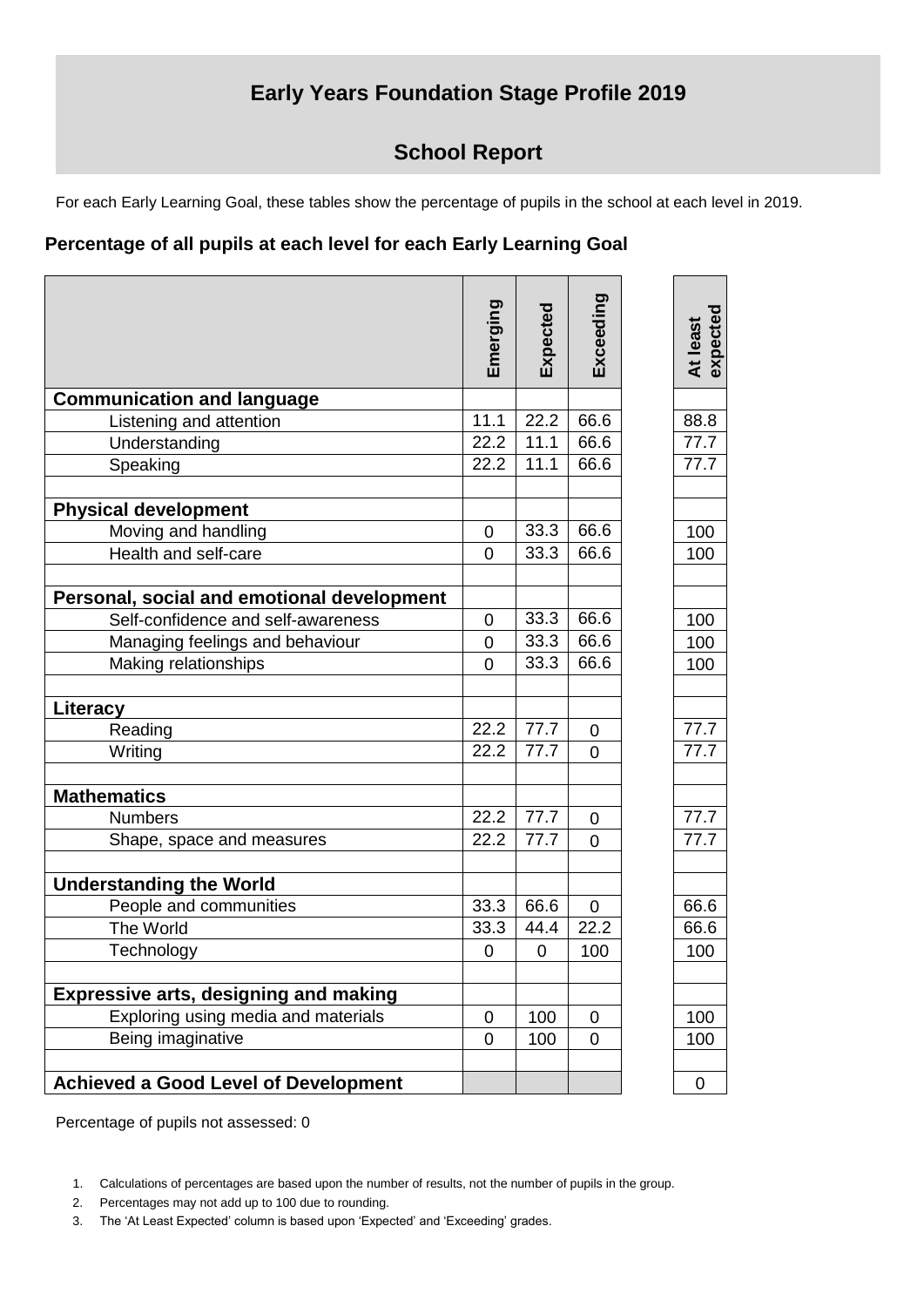|  |  | Percentage of boys at each level for each Early Learning Goal |  |  |  |
|--|--|---------------------------------------------------------------|--|--|--|
|--|--|---------------------------------------------------------------|--|--|--|

|                                              | Emerging       | Expected | Exceeding | expected<br>At least |
|----------------------------------------------|----------------|----------|-----------|----------------------|
| <b>Communication and language</b>            |                |          |           |                      |
| Listening and attention                      | 20             | 40       | 40        | 80                   |
| Understanding                                | 40             | 20       | 40        | 60                   |
| Speaking                                     | 40             | 20       | 40        | 60                   |
| <b>Physical development</b>                  |                |          |           |                      |
| Moving and handling                          | $\overline{0}$ | 60       | 40        | 100                  |
| Health and self-care                         | 0              | 60       | 40        | 100                  |
| Personal, social and emotional development   |                |          |           |                      |
| Self-confidence and self-awareness           | $\mathbf 0$    | 60       | 40        | 100                  |
| Managing feelings and behaviour              | 0              | 60       | 40        | 100                  |
| Making relationships                         | $\mathbf 0$    | 60       | 40        | 100                  |
| Literacy                                     |                |          |           |                      |
| Reading                                      | 40             | 60       | 0         | 60                   |
| Writing                                      | 40             | 60       | 0         | 60                   |
| <b>Mathematics</b>                           |                |          |           |                      |
| <b>Numbers</b>                               | 40             | 60       | 0         | 60                   |
| Shape, space and measures                    | 40             | 60       | 0         | 60                   |
| <b>Understanding the World</b>               |                |          |           |                      |
| People and communities                       | 60             | 40       | 0         | 40                   |
| The World                                    | 60             | 20       | 20        | 40                   |
| Technology                                   | $\mathbf 0$    | 0        | 100       | 100                  |
|                                              |                |          |           |                      |
| <b>Expressive arts, designing and making</b> |                |          |           |                      |
| Exploring using media and materials          | $\mathbf 0$    | 100      | 0         | 100                  |
| Being imaginative                            | 0              | 100      | 0         | 100                  |
| <b>Achieved a Good Level of Development</b>  |                |          |           | 0                    |

Percentage of boys not assessed: 0

- 2. Percentages may not add up to 100 due to rounding.
- 3. The 'At Least Expected' column is based upon 'Expected' and 'Exceeding' grades.

<sup>1.</sup> Calculations of percentages are based upon the number of results, not the number of pupils in the group.